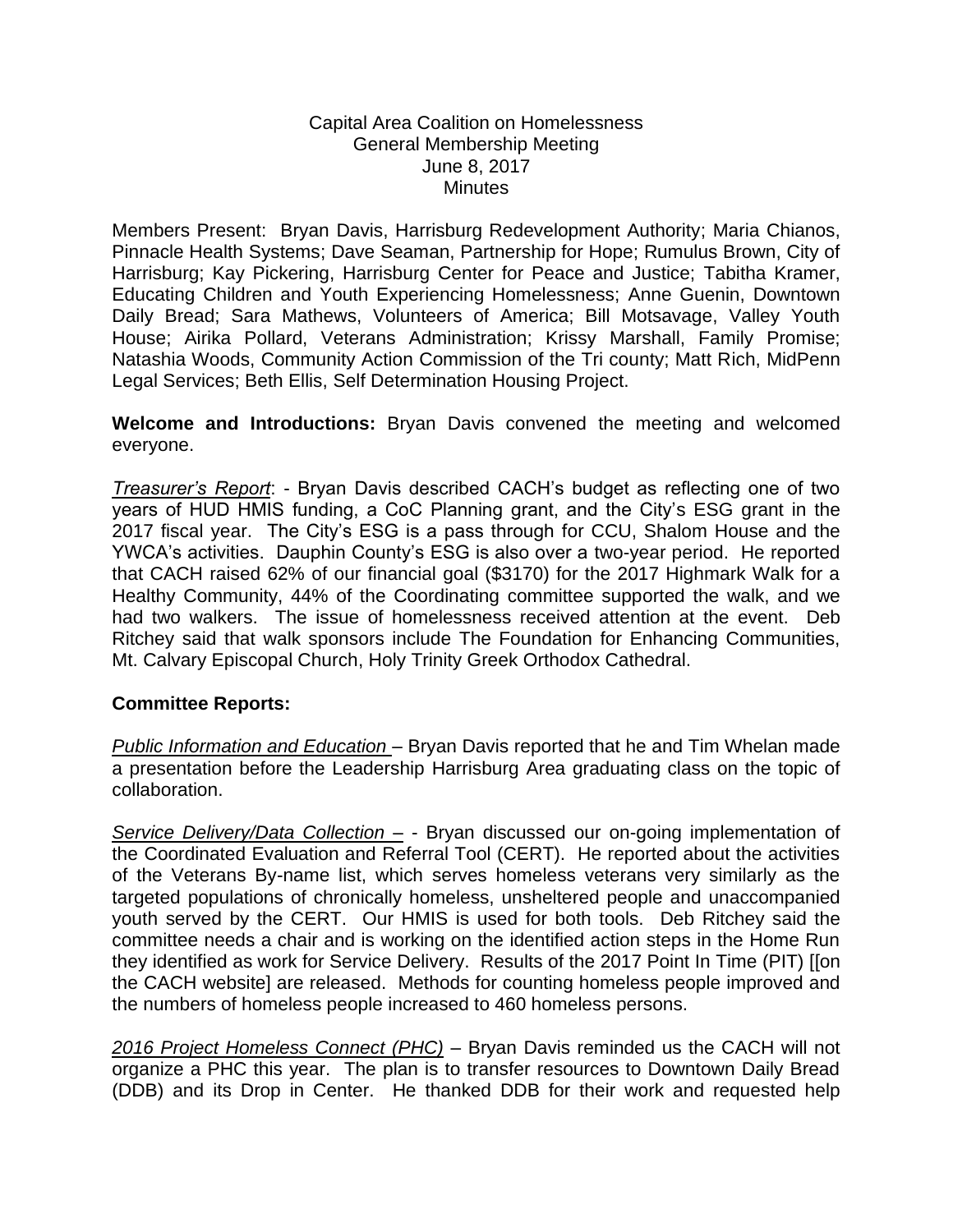organizing volunteers. Bryan described the process at PHC to serve guests. Anne Guenin is open to this concept. She reported that the Case Management Unit and Pinnacle are on site. They work with the Tri County OIC to provide life skills training and education. DDB is seeing between 40 to 70 people a day in it Center. They feed about 100 people daily. They are seeing transients. They acquired a small amount of funds to provide identification to people and they are challenged by staffing issues. She is receptive to ideas. Deb Ritchey offered a 2016 PHC outcomes report.

*Homeless Youth* – Deb Ritchey, Eric Laumer and a representative from Valley Youth House (VYH) met with representatives of the Life Center Ministries church. The church is concerned about homeless youth. Bill Motsavage talked about homeless youth house hopping and described the mobile outreach unit used by Valley Youth House for outreach in other counties. He talked about VYH's interest in submitting a proposal to the U. S. Department of Health and Human Services for outreach funded under Runaway and Homeless Youth activities. They need community mapping to identify areas that homeless youth are at in Dauphin County and they need match funding. We discussed these needs.

*Homeless Prevention –* Maria Chianos reported that the committee is moving on the action steps in CACH's Home Run. Objective 6. The committee discussed the CERT and the need to expand its implementation. Pinnacle Health Systems makes referrals to the CERT team using the tool. The committee requested a report from the team on outcomes and recommends an evaluation. The tool was used to serve the homeless people that stayed in tents along the Market Square Presbyterian Church. Another committee activity includes evaluation of discharge policies of local hospitals and mental health institutions. It turns out there are no policies to serve homeless people. Maria is developing a Tip Sheet to present to these institutions. Kay Pickering reminded the group about the Representative Payee flyer developed by the committee. She discussed the issue of people she works with not knowing how to budget their funds resulting in homelessness. In addition, she said the Social Security (SS) office expanded its policy of requiring more information from people applying for services. Maria said that the SS practice of requiring recertification of a disability is a hardship. Kay is seeing applicants waiting a long time for application processing.

*Community Conversations –* Dave Seaman told us the committee is seeing an increase in faith-based participation. They met on May 10, 2017 and that the next meeting is July 19, 2017. Another committee activity includes its House to Home project, a collaboration of The Partnership for Hope, Friends over Fences and M28 Ministries. This project provides mentoring, furniture, and home items to people who are returning to housing from shelter and incarceration. The effort has already collected over \$100,000 in furniture and home items and provided basic needs and mentoring to over 50 people, mostly formerly incarcerated folks. Another partner includes Healing Communities, a national effort to partner churches and ex-offenders. In addition, the committee is holding an event on July 15th in Hall Manor. Dave said they are seeing outcomes.